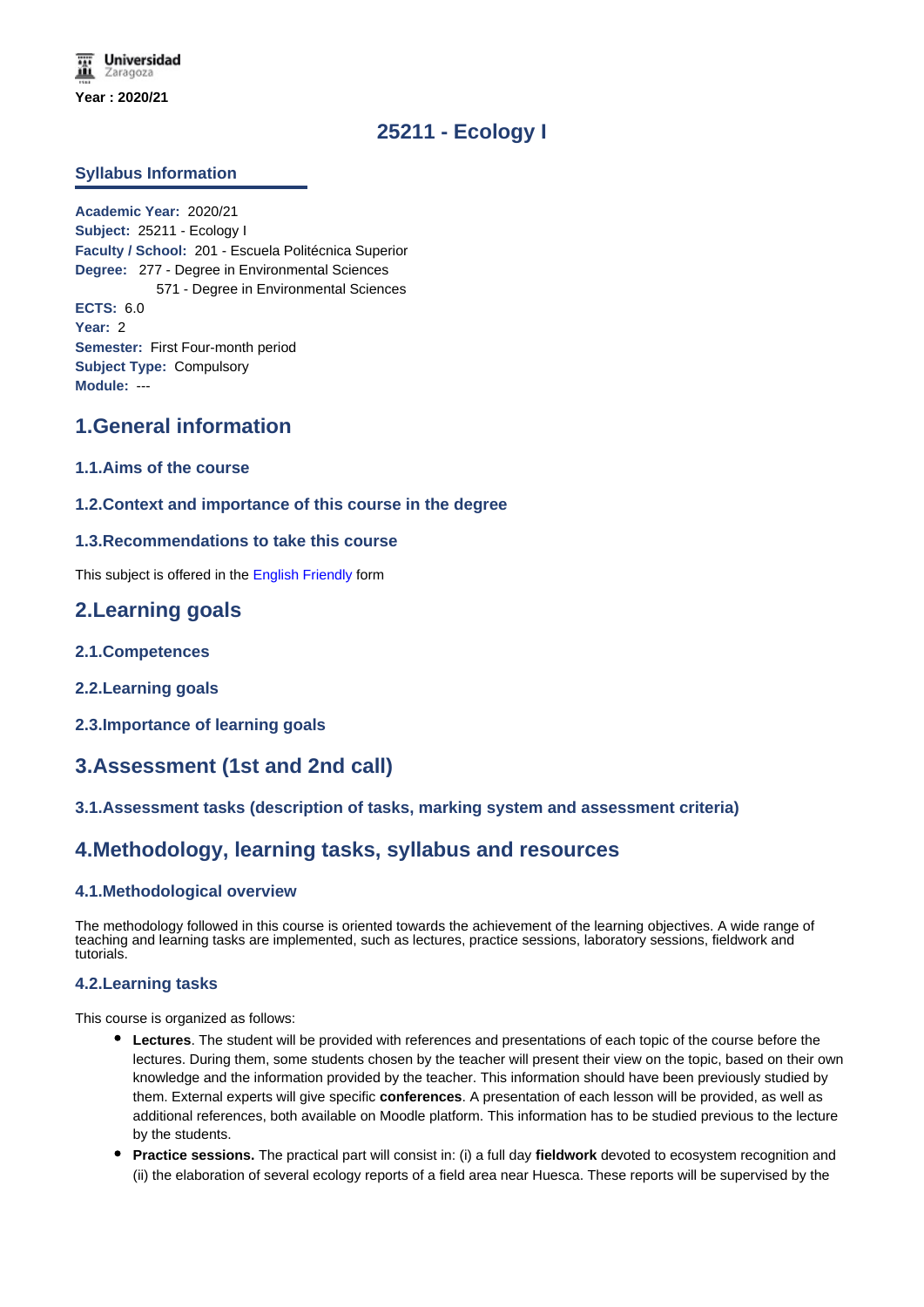teacher. They will consist in regular team **tutorials**. Both practical activities will be completed with: (i) **computer sessions** in order to learn to manage ecologic models, and (ii) lab sessions dedicated to perform different analysis and experiments.

- **Tutorials**. Individual and in groups.
- **Assignment**. Different ecology and environmental topics will be proposed to the students. They should develop them with teacher's support and present a final report.
- **Assessment.** The evaluation of the theory will be completed with two tests (Continuous Evaluation).

#### **4.3.Syllabus**

This course will address the following topics:

- **Unit 1. Introduction to Ecology**
	- 1 The concept of Ecology. Study object. History
	- 2 Non-equilibrium perspective. Social context
	- 3 The scientific method. System theory. Ecosystem concept. Gaia
	- 4 Ecology and Environment
- **Unit 2. Physical Environment and Organisms**
	- 1 Resource and conditions. Limiting factors
	- 2 Astronomic and geologic context
	- 3 Atmosphere Oceanic circulation system
	- 4 Climates and microclimates
	- 5 Organisms and radiation
	- 6 Organisms and Temperature
	- 7 Organism and water availability. Ecohidrology
	- 8 Abiotic factors in water and terrestrial environments
	- 9 Terrestrial environments: geomorphology and soil
	- 10 A synthesis on the importance of abiotic factors. Ecology niche concept
	- 11 Time evolution response
	- 12 History biogeography
- **Unit 3. Populations**
	- 1 Population and metapopulation. Conceptual basis
	- 2 Primary and secondary parameters. Tabulation
	- 3 Life cycles
	- 4 Intraspecific competition
	- 5 Population dynamics
	- 6 Growth regulation

#### **4.4.Course planning and calendar**

#### **Calendar of face-to-face lectures and report presentations**

The amount of time that an average student should dedicate to this 6 ECTS course is about 150 hours.

| Activity/week |             | 1 2 3 4 5 6 7 8 9 10 11 12 |  |   |   |  |  | $13^{(1)}$          | 14             | 15 | 16 |
|---------------|-------------|----------------------------|--|---|---|--|--|---------------------|----------------|----|----|
|               |             |                            |  |   |   |  |  |                     |                |    |    |
| Face to face  |             |                            |  |   |   |  |  |                     |                |    |    |
| Lectures      | $2^{\circ}$ | $\overline{2}$             |  |   |   |  |  | 2 2 2 2 2 2 2 2 2 3 | $\overline{2}$ |    |    |
| Problems      |             |                            |  |   |   |  |  |                     |                |    |    |
| Lab           |             |                            |  |   |   |  |  |                     |                |    |    |
| Team work     |             |                            |  |   |   |  |  |                     |                |    |    |
| Field work    |             |                            |  | 7 | 7 |  |  |                     |                |    |    |